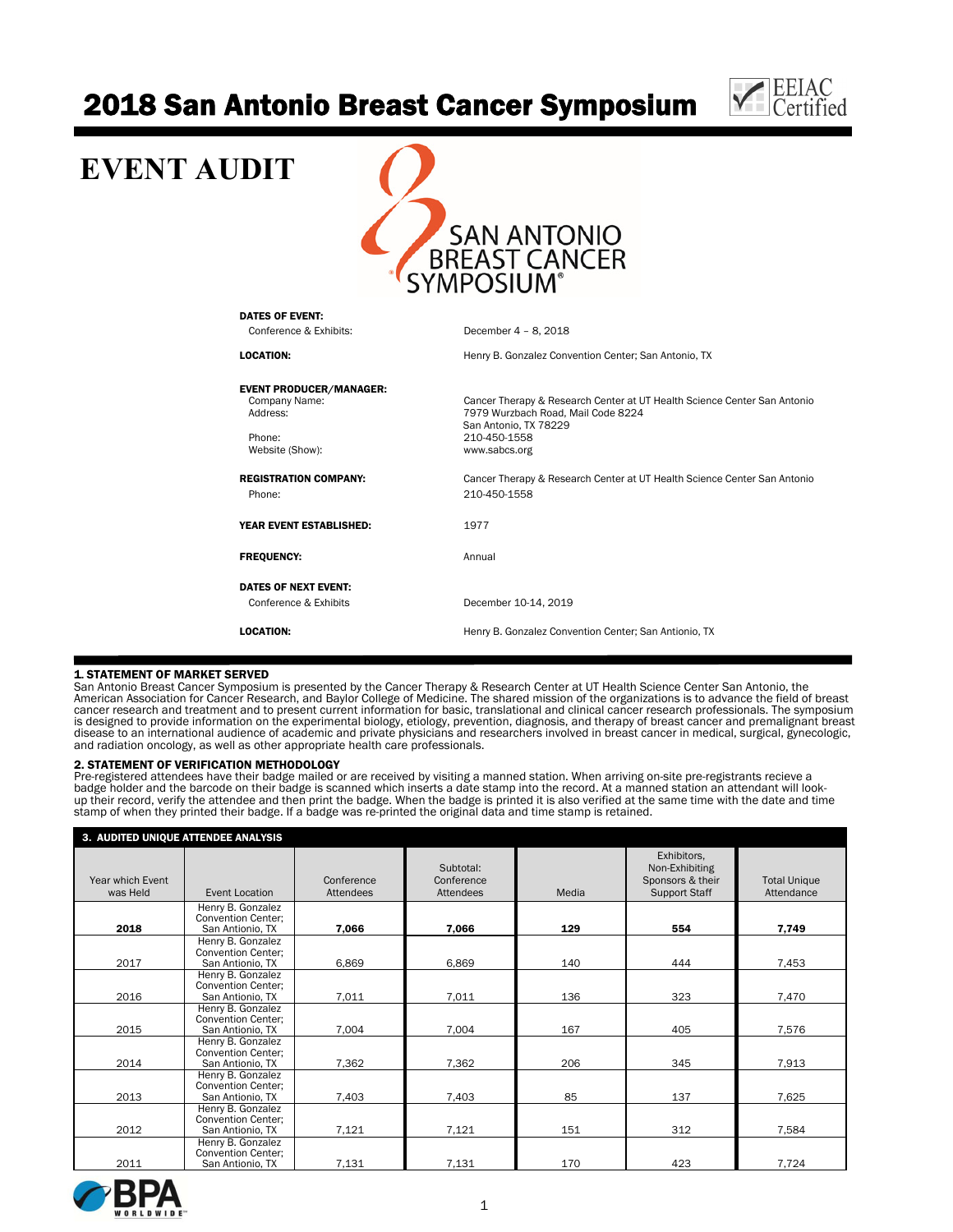2018 San Antonio Breast Cancer Symposium

| 4a. PRIMARY PROFESSIONAL OCCUPATION                                                                                                                                                                                            |                                      |                     |                                                     |
|--------------------------------------------------------------------------------------------------------------------------------------------------------------------------------------------------------------------------------|--------------------------------------|---------------------|-----------------------------------------------------|
| Primary Professional Occupation                                                                                                                                                                                                | <b>Total Conference</b><br>Attendees | Percent<br>of Total | Percent Identified by<br>Professional<br>Occupation |
| <b>Medical Practice/Clinical research</b>                                                                                                                                                                                      |                                      |                     |                                                     |
| <b>Medical Oncologist</b>                                                                                                                                                                                                      | 2.231                                | 31.6                | 32.0                                                |
|                                                                                                                                                                                                                                | 617                                  | 8.7                 | 8.9                                                 |
|                                                                                                                                                                                                                                | 129                                  | 1.8                 | 1.9                                                 |
|                                                                                                                                                                                                                                | 168                                  | 2.4                 | 2.4                                                 |
|                                                                                                                                                                                                                                | 10                                   | 0.1                 | 0.1                                                 |
|                                                                                                                                                                                                                                | 111                                  | 1.6                 | 1.6                                                 |
|                                                                                                                                                                                                                                | 28                                   | 0.4                 | 0.4                                                 |
|                                                                                                                                                                                                                                | 31                                   | 0.4                 | 0.4                                                 |
|                                                                                                                                                                                                                                | 4                                    | 0.1                 | 0.1                                                 |
|                                                                                                                                                                                                                                | 24                                   | 0.3                 | 0.3                                                 |
|                                                                                                                                                                                                                                | 187                                  | 2.6                 | 2.7                                                 |
|                                                                                                                                                                                                                                | 13                                   | 0.2                 | 0.2                                                 |
|                                                                                                                                                                                                                                | 96                                   | 1.4                 | 1.4                                                 |
|                                                                                                                                                                                                                                | 34                                   | 0.5                 | 0.5                                                 |
|                                                                                                                                                                                                                                | 19                                   | 0.3                 | 0.3                                                 |
|                                                                                                                                                                                                                                | 135                                  | 1.9                 | 1.9                                                 |
|                                                                                                                                                                                                                                | 100                                  | 1.4                 | 1.4                                                 |
| <b>Basic Research</b>                                                                                                                                                                                                          |                                      |                     |                                                     |
|                                                                                                                                                                                                                                | 287                                  | 4.1                 | 4.1                                                 |
|                                                                                                                                                                                                                                | 48                                   | 0.7                 | 0.7                                                 |
|                                                                                                                                                                                                                                | 51                                   | 0.7                 | 0.7                                                 |
|                                                                                                                                                                                                                                | 45                                   | 0.6                 | 0.6                                                 |
|                                                                                                                                                                                                                                | 231                                  | 3.3                 | 3.3                                                 |
| <b>Industry</b>                                                                                                                                                                                                                |                                      |                     |                                                     |
|                                                                                                                                                                                                                                | 475                                  | 6.7                 | 6.8                                                 |
|                                                                                                                                                                                                                                | 345                                  | 4.9                 | 5.0                                                 |
|                                                                                                                                                                                                                                | $\overline{7}$                       | 0.1                 | 0.1                                                 |
|                                                                                                                                                                                                                                | 110                                  | 1.6                 | 1.6                                                 |
|                                                                                                                                                                                                                                | 42                                   | 0.6                 | 0.6                                                 |
| Other Industry that the contract of the contract of the contract of the contract of the contract of the contract of the contract of the contract of the contract of the contract of the contract of the contract of the contra | 451                                  | 6.4                 | 6.5                                                 |
| <b>Other Professional</b>                                                                                                                                                                                                      |                                      |                     |                                                     |
|                                                                                                                                                                                                                                | 163                                  | 2.3                 | 2.3                                                 |
|                                                                                                                                                                                                                                | 80                                   | 1.1                 | 1.2                                                 |
|                                                                                                                                                                                                                                | 27                                   | 0.4                 | 0.4                                                 |
|                                                                                                                                                                                                                                | 37                                   | 0.5                 | 0.5                                                 |
| Pharmacist                                                                                                                                                                                                                     | 82                                   | 1.1                 | 1.2                                                 |
| Other Occupation                                                                                                                                                                                                               | 550                                  | 7.8                 | 7.9                                                 |
| <b>Total Conference Attendees Identified by Primary Professional Occupation</b>                                                                                                                                                | 6,968                                | 98.6                | 100.0                                               |
| Total Conference Attendees Not Identified by Primary Professional Occupation                                                                                                                                                   | 98                                   | 1.4                 |                                                     |
| <b>TOTAL CONFERENCE ATTENDEES</b>                                                                                                                                                                                              | 7.066                                | 100.0               |                                                     |
| 4b DDIMADV DDAEECCIANAL EACHC                                                                                                                                                                                                  |                                      |                     |                                                     |

| <b>Primary Professional Focus</b>                                              | <b>Total Conference</b><br>Attendees | Percent<br>of Total | Percent Identified by<br><b>Primary Focus</b> |
|--------------------------------------------------------------------------------|--------------------------------------|---------------------|-----------------------------------------------|
|                                                                                | 4.150                                | 58.7                | 59.4                                          |
|                                                                                | 689                                  | 9.8                 | 9.9                                           |
|                                                                                | 70                                   | 1.0                 | 1.0                                           |
|                                                                                | 53                                   | 0.8                 | 0.8                                           |
|                                                                                | 623                                  | 8.8                 | 8.9                                           |
|                                                                                | 1.395                                | 19.7                | 20.0                                          |
| <b>Total Conference Attendees Identified by Primary Professional Focus</b>     | 6.980                                | 98.8                | 100.0                                         |
| <b>Total Conference Attendees Not Identified by Primary Professional Focus</b> | 86                                   | $1.2$               |                                               |
| <b>TOTAL CONFERENCE ATTENDEES</b>                                              | 7.066                                | 100.0               |                                               |

| <b>4c. PRIMARY DEGREE</b>                                          |                         |          |                       |
|--------------------------------------------------------------------|-------------------------|----------|-----------------------|
|                                                                    | <b>Total Conference</b> | Percent  | Percent Identified by |
| <b>Primary Degree</b>                                              | Attendees               | of Total | <b>Primary Degree</b> |
|                                                                    | 1,981                   | 28.0     | 49.6                  |
|                                                                    | 399                     | 5.6      | 10.0                  |
|                                                                    | 40                      | 0.6      | 1.0                   |
|                                                                    | 71                      | 1.0      | 1.8                   |
|                                                                    | 41                      | 0.6      | 1.0                   |
|                                                                    | 740                     | 10.5     | 18.5                  |
|                                                                    | 89                      | 1.2      | 2.2                   |
|                                                                    | 27                      | 0.4      | 0.7                   |
|                                                                    | 114                     | 1.6      | 2.8                   |
|                                                                    | 19                      | 0.3      | 0.5                   |
|                                                                    | 42                      | 0.6      | 1.1                   |
|                                                                    | 53                      | 0.7      | 1.3                   |
|                                                                    | 12                      | 0.2      | 0.3                   |
|                                                                    | 76                      | 1.1      | 1.9                   |
|                                                                    | 291                     | 4.1      | 7.3                   |
| <b>Total Conference Attendees Identified by Primary Degree</b>     | 3,995                   | 56.5     | 100.0                 |
| <b>Total Conference Attendees Not Identified by Primary Degree</b> | 3,071                   | 43.5     |                       |
| <b>TOTAL CONFERENCE ATTENDEES</b>                                  | 7.066                   | 100.0    |                       |

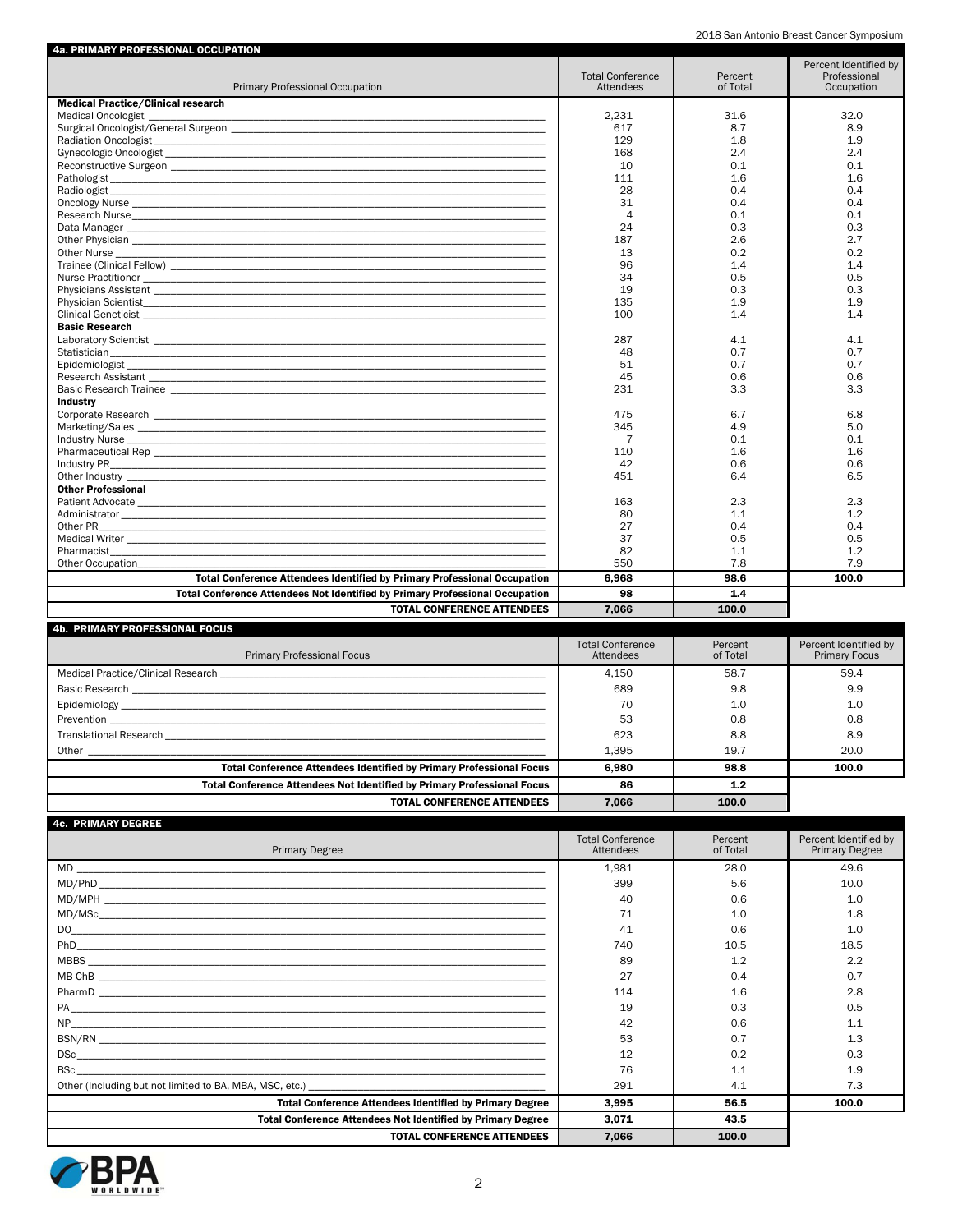| 5. AUDITED U.S. GEOGRAPHIC BREAKOUT OF CONFERENCE ATTENDEES |                |          |                                                                                                                |                          |          |
|-------------------------------------------------------------|----------------|----------|----------------------------------------------------------------------------------------------------------------|--------------------------|----------|
|                                                             | Total of       | Percent  |                                                                                                                | Total of                 | Percent  |
| Region & State                                              | Region/State   | of Total | Region & State                                                                                                 | Region/State             | of Total |
| <b>NEW ENGLAND</b>                                          | 282            | 4.0      | <b>EAST SO. CENTRAL</b>                                                                                        | 89                       | 1.2      |
| Connecticut (CT) _________________                          | 50             |          | Alabama (AL)                                                                                                   | 16                       |          |
| Maine (ME) _________________________                        | 3              |          |                                                                                                                | 18                       |          |
| Massachusetts (MA)                                          | 205            |          | Mississippi (MS) __________________                                                                            | $\overline{2}$           |          |
| New Hampshire (NH) ____________                             | 14             |          | Tennessee (TN) ______________                                                                                  | 53                       |          |
| Rhode Island (RI) _______________                           | 8              |          | <b>WEST SO. CENTRAL</b>                                                                                        | 480                      | 6.8      |
| Vermont (VT) ___                                            | $\overline{2}$ |          |                                                                                                                | 5                        |          |
| <b>MIDDLE ATLANTIC</b>                                      | 739            | 10.5     | Louisiana (LA) experience and the set of the set of the set of the set of the set of the set of the set of the | 19<br>6                  |          |
|                                                             | 298            |          | Oklahoma (OK) ______________________                                                                           | 450                      |          |
| New York (NY) _____________________                         | 226            |          | Texas $(TX)$<br><b>MOUNTAIN</b>                                                                                | 190                      | 2.7      |
| Pennsylvania (PA) _____________                             | 215            |          |                                                                                                                | 51                       |          |
| <b>EAST NO. CENTRAL</b>                                     | 373            | 5.3      | Colorado (CO) ______________________                                                                           | 45                       |          |
|                                                             | 105            |          | Idaho (ID) $\qquad \qquad$                                                                                     | $\overline{\mathcal{A}}$ |          |
|                                                             | 132            |          |                                                                                                                | $\overline{2}$           |          |
| Michigan (MI) ____________________                          | 44             |          |                                                                                                                | $\overline{2}$           |          |
|                                                             | 62             |          | New Mexico (NM) __________________                                                                             | 10                       |          |
|                                                             | 30             |          |                                                                                                                | 75                       |          |
| <b>WEST NO. CENTRAL</b>                                     | 142            | 2.0      | Wyoming (WY) _________                                                                                         | $\mathbf{1}$             |          |
|                                                             | 8              |          | <b>PACIFIC</b>                                                                                                 | 705                      | 10.0     |
| Kansas (KS)                                                 | 17             |          | Alaska (AK) _____________________                                                                              | $\overline{2}$           |          |
| Minnesota (MN) _________________                            | 63             |          |                                                                                                                | 540<br>4                 |          |
| Missouri (MO) ___________________                           | 35             |          | Oregon (OR)                                                                                                    | 32                       |          |
| Nebraska (NE) ____________________                          | 10             |          | Washington (WA) ________                                                                                       | 127                      |          |
| North Dakota (ND) ______________                            | 3              |          | <b>STATE NOT IDENTIFIED</b>                                                                                    | 115                      | 1.6      |
| South Dakota (SD) __                                        | 6              |          | <b>UNITED STATES</b>                                                                                           | 3.588                    | 50.8     |
| <b>SOUTH ATLANTIC</b>                                       | 473            | 6.7      | <b>INTERNATIONAL</b>                                                                                           | 3.477                    | 49.2     |
| Delaware (DE) ____________________                          | $\overline{7}$ |          | APO & FPO                                                                                                      |                          |          |
| Florida (FL) _______________________                        | 112            |          |                                                                                                                | 183                      |          |
| Georgia (GA) ________________________                       | 47             |          |                                                                                                                | 141                      |          |
| Maryland (MD) ___________________                           | 136            |          | Other International _______________                                                                            | 3,148                    |          |
| North Carolina (NC) _____________                           | 77             |          | US territories                                                                                                 | 5                        |          |
| South Carolina (SC) _____________                           | 10             |          | <b>Total Conference Attendees</b><br><b>Identified by Region &amp; State</b>                                   | 7.065                    | 100.0    |
|                                                             | 40             |          | <b>Total Conference Attendees Not</b>                                                                          | $\mathbf{1}$             | $\sim$   |
| Washington, DC ___________________                          | 39             |          | <b>Identified by Region &amp; State</b>                                                                        |                          |          |
| West Virginia (WV) _______________                          | 5              |          | <b>TOTAL CONFERENCE ATTENDEES</b>                                                                              | 7.066                    | 100.0    |



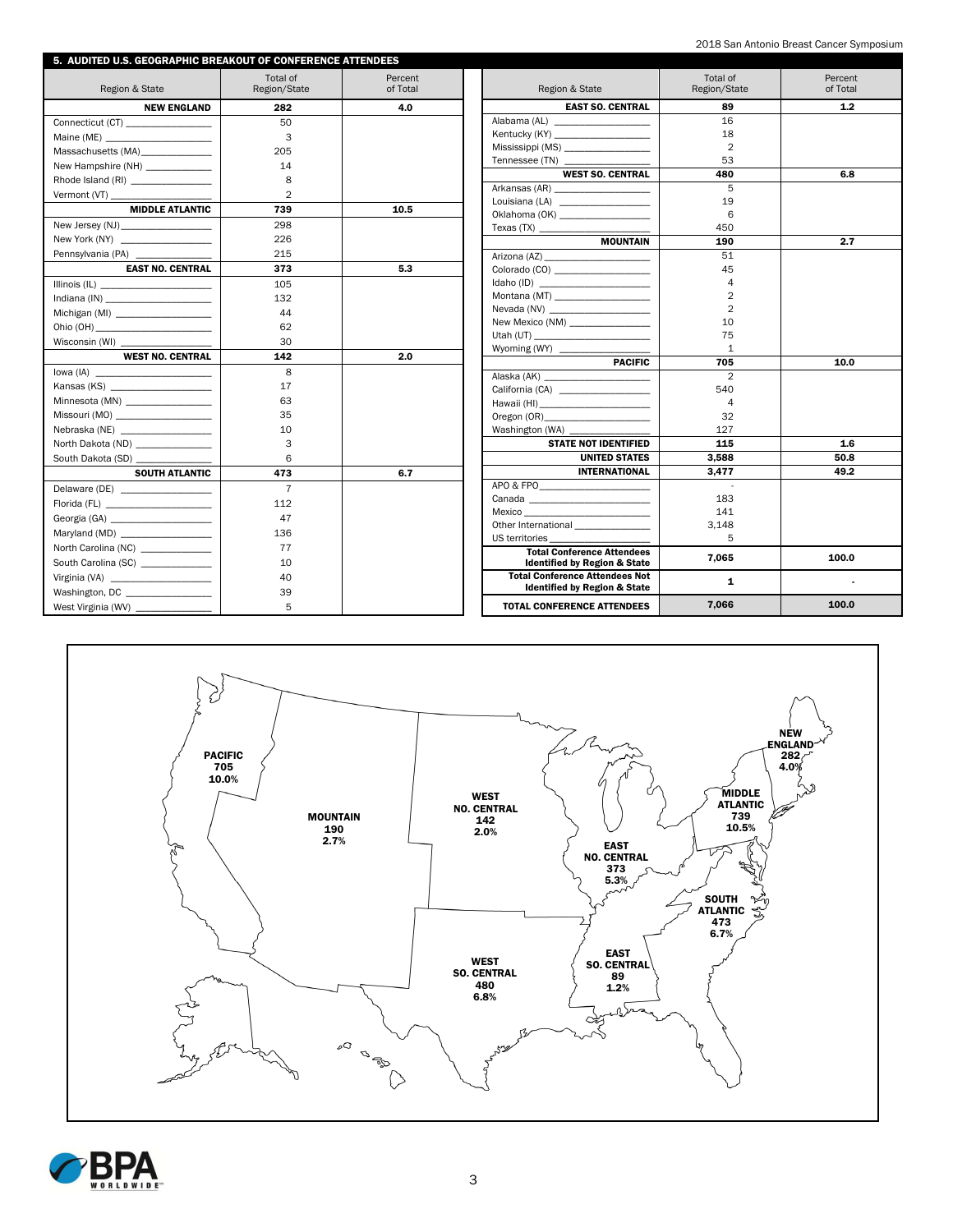|  |  | 2018 San Antonio Breast Cancer Symposium |
|--|--|------------------------------------------|
|  |  |                                          |

| 5a. AUDITED GLOBAL GEOGRAPHIC BREAKOUT OF CONFERENCE ATTENDEES                                                                                                                                                                 |                            |                     |                                                                                                                         |                            |                     |
|--------------------------------------------------------------------------------------------------------------------------------------------------------------------------------------------------------------------------------|----------------------------|---------------------|-------------------------------------------------------------------------------------------------------------------------|----------------------------|---------------------|
| Region & Country                                                                                                                                                                                                               | Total of<br>Region/Country | Percent<br>of Total | Region & Country                                                                                                        | Total of<br>Region/Country | Percent<br>of Total |
| <b>ASIA</b>                                                                                                                                                                                                                    | 831                        | 11.8                | Poland                                                                                                                  | 31                         |                     |
| Armenia                                                                                                                                                                                                                        | $\mathbf{1}$               |                     |                                                                                                                         | 16                         |                     |
|                                                                                                                                                                                                                                | 3                          |                     |                                                                                                                         | 26                         |                     |
|                                                                                                                                                                                                                                | 292                        |                     | <b>Russian Federation No. 1996</b>                                                                                      | 22                         |                     |
|                                                                                                                                                                                                                                | 21                         |                     |                                                                                                                         | 6                          |                     |
|                                                                                                                                                                                                                                | 21                         |                     |                                                                                                                         | $\overline{7}$             |                     |
|                                                                                                                                                                                                                                | 6                          |                     |                                                                                                                         | $\overline{2}$             |                     |
| Japan<br><u> 1980 - Andrea Stadt Britain, amerikan bestean ingila (h. 1980).</u>                                                                                                                                               | 255                        |                     |                                                                                                                         | 129                        |                     |
|                                                                                                                                                                                                                                | 96                         |                     | Sweden                                                                                                                  | 63                         |                     |
|                                                                                                                                                                                                                                | 8                          |                     | Switzerland                                                                                                             | 104                        |                     |
|                                                                                                                                                                                                                                | 19                         |                     |                                                                                                                         | 34                         |                     |
|                                                                                                                                                                                                                                | 20                         |                     |                                                                                                                         | $\overline{2}$             |                     |
|                                                                                                                                                                                                                                | 51                         |                     | United Kingdom                                                                                                          | 211                        |                     |
|                                                                                                                                                                                                                                | 38                         |                     | <b>NORTH AMERICA</b>                                                                                                    | 3.917                      | 55.4                |
| <b>MIDDLE EAST</b>                                                                                                                                                                                                             | 122                        | 1.7                 |                                                                                                                         | 183                        |                     |
| Afganistan                                                                                                                                                                                                                     | 3                          |                     | <b>Mexico Existence</b>                                                                                                 | 141                        |                     |
| Iran, Islamic Republic of                                                                                                                                                                                                      | 1                          |                     | United States of America (including APO & FPO, &                                                                        |                            |                     |
|                                                                                                                                                                                                                                | $\mathbf{1}$               |                     | Territories)                                                                                                            | 3,593                      |                     |
|                                                                                                                                                                                                                                | 40                         |                     | <b>CENTRAL AMERICA</b>                                                                                                  | 11                         | 0.2                 |
|                                                                                                                                                                                                                                | 14                         |                     |                                                                                                                         | 6                          |                     |
|                                                                                                                                                                                                                                | $\overline{4}$             |                     |                                                                                                                         | $\mathbf{1}$               |                     |
|                                                                                                                                                                                                                                | 10                         |                     |                                                                                                                         | $\overline{2}$             |                     |
|                                                                                                                                                                                                                                | 5                          |                     |                                                                                                                         | $\overline{2}$             |                     |
|                                                                                                                                                                                                                                | 4                          |                     | <b>AFRICA</b>                                                                                                           | 26                         | 0.4                 |
|                                                                                                                                                                                                                                | 23                         |                     |                                                                                                                         | 6                          |                     |
| Syrian Arab Republic                                                                                                                                                                                                           | $\mathbf{1}$               |                     | Algeria<br>Egypt                                                                                                        | $\overline{2}$             |                     |
| United Arab Emirates                                                                                                                                                                                                           | 16                         |                     |                                                                                                                         | 17                         |                     |
| <b>EUROPE</b>                                                                                                                                                                                                                  | 1.529                      | 21.6                |                                                                                                                         | $\mathbf{1}$               |                     |
| Austria                                                                                                                                                                                                                        | 57                         |                     | <b>CARIBBEAN</b>                                                                                                        | 9                          | 0.1                 |
| Belarus and the state of the state of the state of the state of the state of the state of the state of the state of the state of the state of the state of the state of the state of the state of the state of the state of th | $\mathbf{1}$               |                     | Aruba                                                                                                                   | $\overline{2}$             |                     |
|                                                                                                                                                                                                                                | 70                         |                     |                                                                                                                         | 6                          |                     |
| Bulgaria<br><u> 1980 - Johann Barnett, fransk politik (d. 1980)</u>                                                                                                                                                            | 5                          |                     |                                                                                                                         | $\mathbf{1}$               |                     |
| Bosnia and Herzegovina ______________________                                                                                                                                                                                  | $\mathbf{1}$               |                     | <b>SOUTH AMERICA</b>                                                                                                    | 508                        | 7.2                 |
|                                                                                                                                                                                                                                | 8                          |                     |                                                                                                                         | 111                        |                     |
|                                                                                                                                                                                                                                | $\overline{2}$             |                     |                                                                                                                         | 14                         |                     |
|                                                                                                                                                                                                                                | 23                         |                     |                                                                                                                         | 198                        |                     |
| Denmark and the contract of the contract of the contract of the contract of the contract of the contract of the contract of the contract of the contract of the contract of the contract of the contract of the contract of th | 38                         |                     |                                                                                                                         | 37                         |                     |
|                                                                                                                                                                                                                                | $\overline{2}$             |                     |                                                                                                                         | 74                         |                     |
|                                                                                                                                                                                                                                | 21                         |                     |                                                                                                                         | 23                         |                     |
| France<br><u> 1980 - Johann Barnett, fransk politik (d. 1980)</u>                                                                                                                                                              | 116                        |                     |                                                                                                                         | $\mathbf{1}$               |                     |
|                                                                                                                                                                                                                                | 216                        |                     |                                                                                                                         | $\overline{2}$             |                     |
|                                                                                                                                                                                                                                | 3                          |                     |                                                                                                                         | 31                         |                     |
|                                                                                                                                                                                                                                | 21                         |                     | Uruguay <b>Exercise Service Service Service Service</b> Service Service Service Service Service Service Service Service | 17                         |                     |
|                                                                                                                                                                                                                                | 11                         |                     | <b>ASIA PACIFIC</b>                                                                                                     | 112                        | 1.6                 |
|                                                                                                                                                                                                                                | $\overline{4}$             |                     |                                                                                                                         | 99                         |                     |
|                                                                                                                                                                                                                                | 25                         |                     | Australia<br>New Zealand                                                                                                | 13                         |                     |
|                                                                                                                                                                                                                                | 128                        |                     |                                                                                                                         |                            |                     |
| Latvia                                                                                                                                                                                                                         | 3                          |                     | <b>Total Conference Attendees Identified by Region</b>                                                                  | 7.065                      | 100.0               |
|                                                                                                                                                                                                                                | 3                          |                     | <b>Total Conference Attendees Not Identified by Region</b>                                                              | $\mathbf{1}$               |                     |
|                                                                                                                                                                                                                                | $\overline{2}$             |                     |                                                                                                                         |                            |                     |
|                                                                                                                                                                                                                                | 79                         |                     | <b>TOTAL CONFERENCE ATTENDEES</b>                                                                                       | 7.066                      | 100.0               |
| Norway __                                                                                                                                                                                                                      | 37                         |                     |                                                                                                                         |                            |                     |